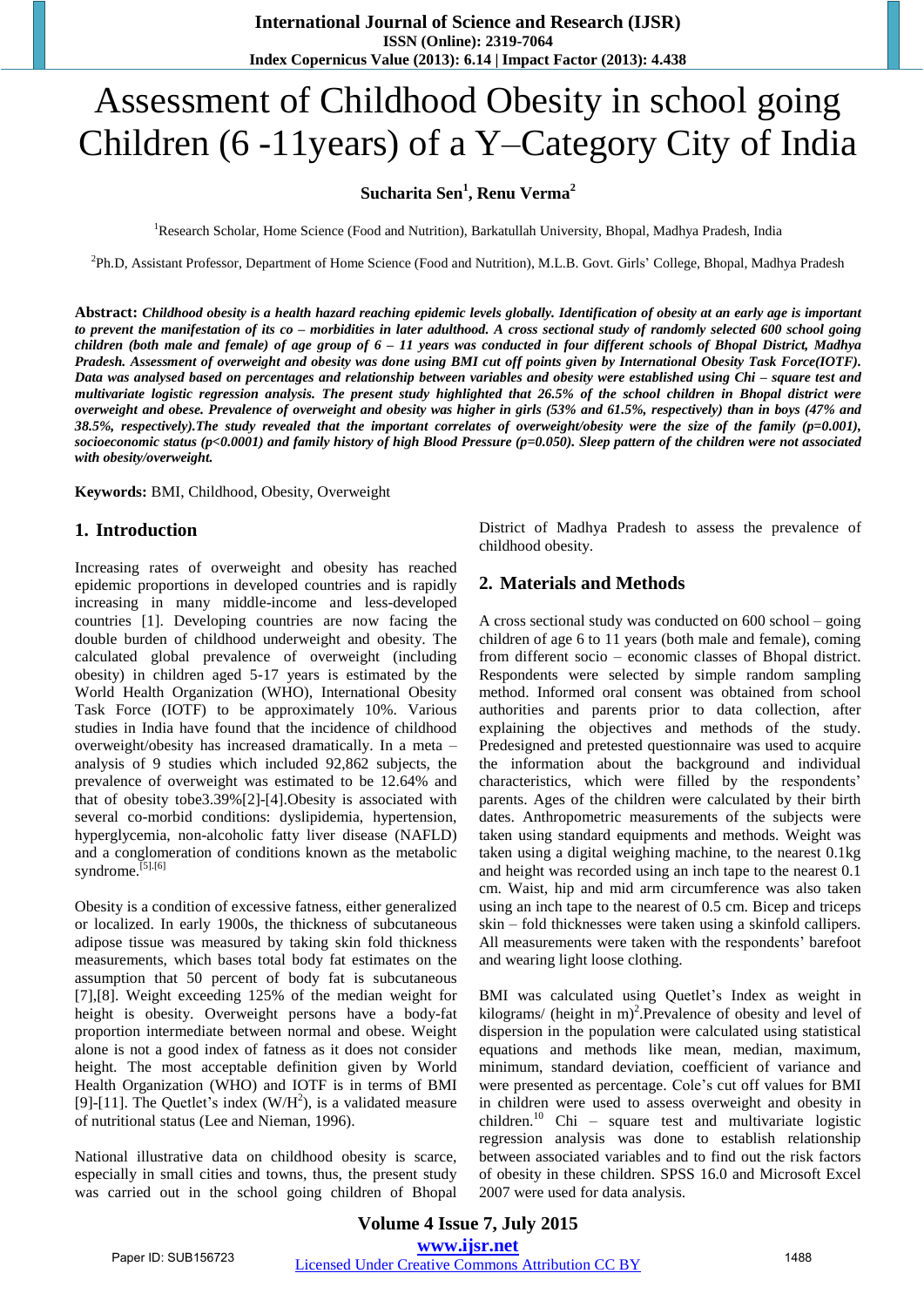#### **3. Results**

In the present study,  $600$  respondents were assessed  $(6 - 11)$ years), out of which 300 (50%) were females and 300 (50%) were males who came from different socio – economic backgrounds.

#### **3.1. Prevalence of Childhood Obesity in the respondents**



**Figure 1:** Nutritional Status of the respondents according to BMI

According to BMI, 13.5 % respondents were found overweight who, if not taken care, might become obese in future. 13% were obese out of which 61.5% were girls and 38.5% were boys (Fig.1).



**Figure 2:** Relationship between BMI status and Body Fat Mass% in the respondents

Fig.2.visually compares the distributions and summary statistics of BMI of the respondents and their Body FM% and shows the trend of BFM% and BMI status. Body FM% was calculated using skin-fold thickness and Deurenberg formula. BFM% overlaps the BMI status, thus, it can be interpreted that body fat mass percentage is higher in obese respondents.

#### **3.2. Risk Factors of Obesity in the respondents**

**Table 1:** Risk factors of obesity associated with Background

| characteristics        |            |          |                |              |  |  |  |
|------------------------|------------|----------|----------------|--------------|--|--|--|
| <b>Background</b>      | <b>AOR</b> | Sig.     | 95%C.I.for AOR |              |  |  |  |
| <b>Characteristics</b> |            |          | Lower          | <b>Upper</b> |  |  |  |
| Gender                 |            |          |                |              |  |  |  |
| Boy                    | Ref        |          |                |              |  |  |  |
| Girl                   | 1.569      | 0.021    | 1.069          | 2.301        |  |  |  |
| <b>Income</b>          |            |          |                |              |  |  |  |
| Lower<br>income group  | Ref        |          |                |              |  |  |  |
| Middle<br>income group | 2.246      | 0.074    | .923           | 5.462        |  |  |  |
| Higher<br>income group | 6.261      | < 0.0001 | 2.509          | 15.624       |  |  |  |
| <b>Type of family</b>  |            |          |                |              |  |  |  |
| Joint                  | Ref        |          |                |              |  |  |  |
| Nuclear                | 2.614      | 0.001    | 1.494          | 4.572        |  |  |  |
| <b>Constant</b>        | 0.044      | < 0.0001 |                |              |  |  |  |

Girls are more likely (*AOR = 1.569, 95% CI of AOR 1.069- 2.301, p=0.021*) to be obese. Children from higher income group families are 6 times at higher risk of obesity (*AOR=6.261, 95% CI=2.509-15.624, p<0.0001*). Children from nuclear families are 2.5 times more at risk of obesity (*AOR=2.614, 95% CI=1.494-4.572, p=0.001*).

**Table 2:** Risk factors of obesity associated with Family history of any disease

| <b>Family History of</b><br>any disease | <b>AOR</b> | Sig.     | 95% C.I.for<br><b>AOR</b> |              |
|-----------------------------------------|------------|----------|---------------------------|--------------|
|                                         |            |          | Lower                     | <b>Upper</b> |
| <b>Obesity</b>                          |            |          |                           |              |
| N <sub>0</sub>                          | Ref        |          |                           |              |
| Yes                                     | 1.415      | 0.327    | 0.707                     | 2.834        |
| <b>Diabetes</b>                         |            |          |                           |              |
| No                                      | Ref        |          |                           |              |
| Yes                                     | 0.922      | 0.837    | 0.423                     | 2.009        |
| <b>High Blood Pressure</b>              |            |          |                           |              |
| No                                      | Ref        |          |                           |              |
| Yes                                     | 1.631      | 0.050    | 1.000                     | 2.662        |
| <b>Cardiac Problems</b>                 |            |          |                           |              |
| No                                      | Ref        |          |                           |              |
| Yes                                     | 0.416      | 0.289    | 0.082                     | 2.109        |
| <b>Constant</b>                         | 0.323      | < 0.0001 |                           |              |

Table2. Shows that the family history of high blood pressure is significantly associated with obesity. Children with family history of blood pressure were 1.6 times at higher risk of obesity (*AOR=1.631, 95% CI=1.000-2.662, p=0.050*)

### **4. Discussion**

The prevalence of obesity in the present study is 13% which is analogous with the studies conducted at Indore (14.97%)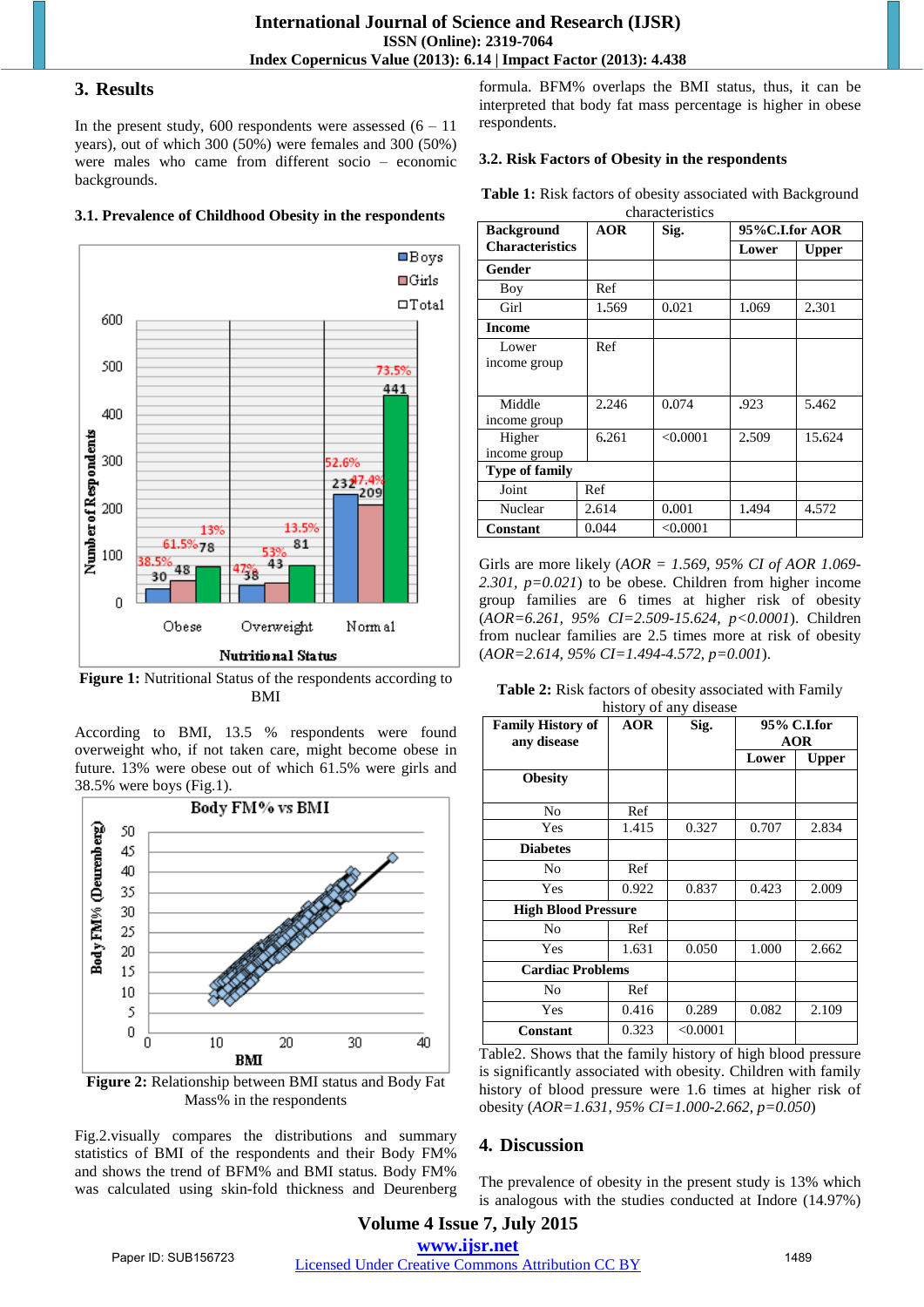[12] and Bengaluru (13.1%) [13]. Some of the studies reported a very low prevalence $[14] - [17]$  and some showed a very high prevalence [18], this may be due to difference in various associated factors or the methodology used. In the present study the prevalence of overweight and obesity is higher in girls  $(53\%$  and  $61.5\%$ , respectively) than in boys (47% and 38.5%, respectively), which was also proved statistically (AOR = 1.569, 95% CI = 1.069-2.301, p=0.021), a similar result was seen in a studies conducted in Puducherry and Devangere City [19], [20]. Assessing the prevalence of overweight is also important because, if not taken care they might advance to obesity. Children who were obese and overweight had higher BFM%.

High blood pressure of the parents showed a significant relationship with obesity in the children (AOR=1.631, 95% CI=1.000-2.662, p=0.050). Type of family and socioeconomic status can have an influence on the BMI status of the children. Children from nuclear families were 2.5 times more at risk of obesity (AOR=2.614, 95%  $CI=1.494-4.572$ ,  $p=0.001$ ) and children from higher income group families were 6 times at higher risk of obesity (AOR=6.261, 95% CI=2.509-15.624, p<0.0001). Various other studies conducted in different parts of India have analogous results  $[12]$ ,  $[20] - [23]$ . With the improving economic status and decreasing size of families, people are spending more on eating out, junk food, ready to cook meals, etc. and socializing which may again involve indulging in wrong choices of food. Also, with more purchasing power families are spending more on convenience gadgets and electronic items leading to sedentary lifestyle of children.

Effective measures needs to be incorporated in the children to prevent/treat obesity at an early age. With modification in lifestyle, eating habits and increased physical activities, this can be achieved. Intervention and awareness programs should be introduced to educate and encourage children, parents and teachers. Parents are usually concerned that their children are very thin and then they tend to forcefully over – feed the child which in turn can lead to obesity. Thus, parents should be edified and made aware by dieticians and healthcare professionals that healthy is not a synonym of fat, children need not be chubby or fat in appearance, rather their activity and immunity levels should be high. Children should be encouraged and taught to develop healthy eating habits by their parents and teachers. Also, along with studies and other hobbies, children should be encouraged to be physically active.

To prevent major infirmities like CVD, DM, renal problems, BP, respiratory problems, etc in adulthood, obesity needs to be prevented and treated in early years of life itself.

# **5. Conclusion**

Based on the findings of the study, the overall overweight and obesity prevalence in the population came out to be 13.5% and 13%, respectively. Family history of high BP showed a significant relationship with obesity. Associated socioeconomic factors having a statistical significance with obesity in these children were type of family and family income. Nuclear family and higher socioeconomic status were risk factors for obesity and overweight. Prevalence of obesity and overweight was higher in girls than boys. Sleeping habits and pattern were same in almost all the children in the sample and thus, it did not show any significant relation with obesity.

# **6. Future Scope**

As discussed earlier, childhood obesity is the root cause for many adult medical conditions. Obese children are more likely to be obese in adulthood than healthy-weight children. This places them at increased risk for adult health problems such as heart disease, type 2 diabetes, stroke, multiple types of cancer and osteoarthritis.

In addition to the long-term health effects, obese children are more likely to have cardiovascular risk factors such as high cholesterol or high blood pressure. Obese children are also more likely to have pre-diabetes, placing them at an increased risk for development of diabetes. Social problems such as stigmatization and poor self-esteem are also apparent with childhood obesity.

A large sum of nation's money is utilized to deal with these non – communicable diseases, by preventing and treating childhood obesity at an early age, onset of these conditions can be delayed and restricted. Important data regarding evaluation of childhood obesity prevention schemes can be collected and can be used to make stronger and more effective strategies including policy building to reduce future childhood obesity rates.

Assessment of prevalence of childhood obesity is thus important so that its aetiology and causative factors can be studied. Once identified, effective prevention and treatment programmes can be designed by the health care providers and nutritionists to educate the parents, teachers and children. The present study illustrates that childhood obesity in India is not only confined to metro cities, but is slowly emerging in other, comparatively small, cities and towns as well, emphasizing the role of lifestyle alterations with increase in the standard of living. Currently, data on childhood obesity in India is scarce and thus more studies and researches needs to be done to get a clear picture of the spread of obesity in Indian children.

# **References**

- [1] Chopra M, Galbraith S, Darnton-Hill I. A global response to a global problem: the epidemic of over nutrition. *Bull World Health Organ*, 2002, 80, 952-958.
- [2] Midha T, Nath B, Kumari R, Rao YK, Pandey U.Childhood obesity in India: a meta-analysis.*Indian J Pediatr,2002,*79(7), 945-8.
- [3] Lobstein T, Baur L, Uauy R. Obesity in children and young people: A crisis in public health. Report to the WHO. Published by IASO International Obesity Task Force, London, 2004.
- [4] Gedam DS. Childhood Obesity challenges in the Indian Scenario. *International Journal of Medical Research and Review, 2013,* 1(1),1 – 4.
- [5] Smith, D.G. Epidemiology of dyslipidemia and economic burden on the health care system. *Am. J. Manag. Care*, 2007, 13, S68–S71.